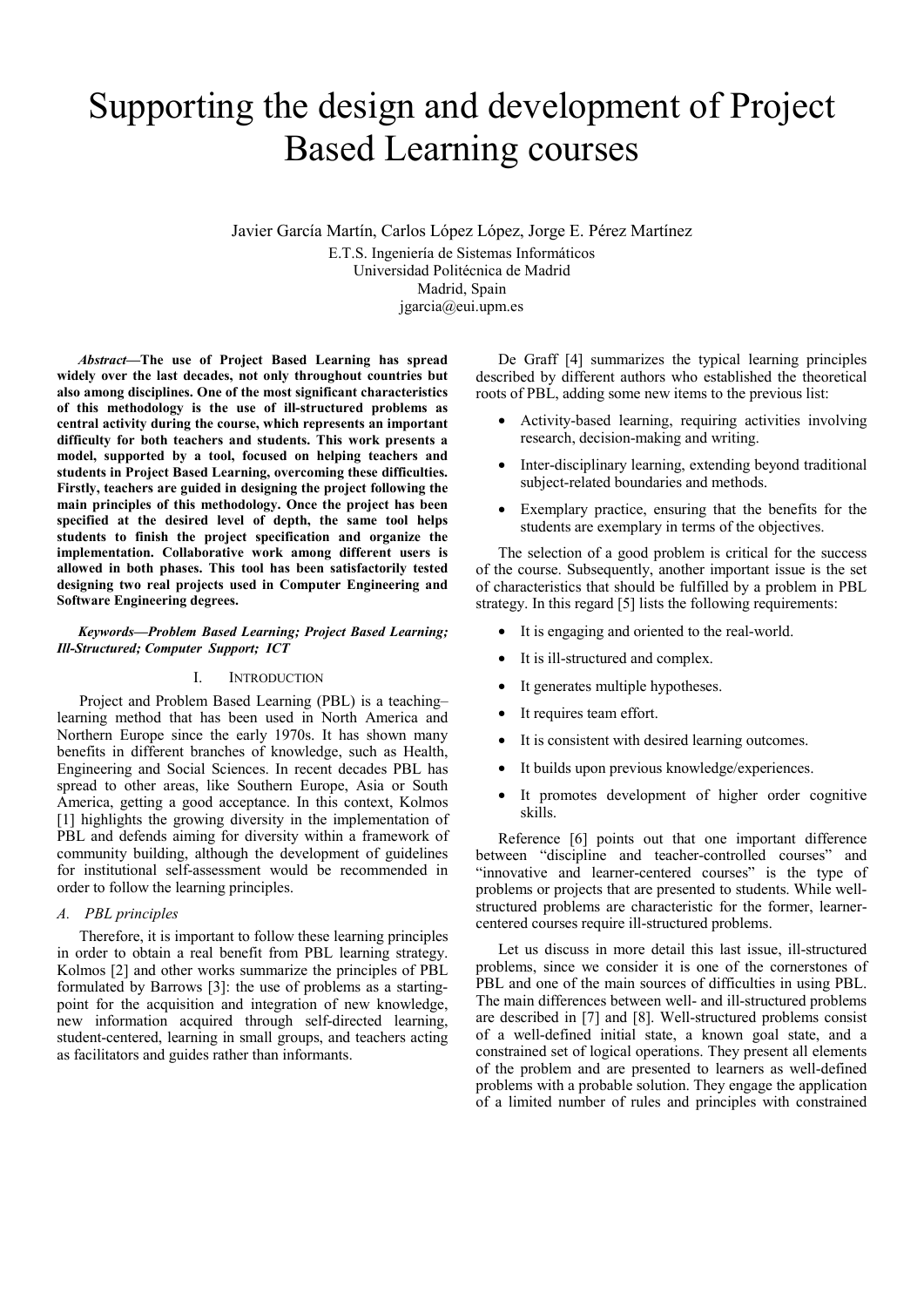parameters that lead to correct and converging answers. On the other hand, Jonassen [7] defines ill-structured problems in the next way: "Ill-structured problems are typically situated in and emergent from specific context. In situated problems, one or more aspects of the problem situation are not well specified, the problem descriptions are not clear or well defined, or the information needed to solve them is not constrained in the problem statement". Therefore, in this kind of problems one or more of the problem elements are unknown or not known with any degree of confidence, goals are vague or unclear, there are multiple solutions and solution paths (or even no consensual solution), they present uncertainly about which concepts, rules and principles are necessary, learners are required to express personal opinion, beliefs or judgments. Besides explaining these differences, Jonassen describes the different processes that are needed to design Well- and Ill-Structured Problem Solving Instruction, as well as the different processes needed for solving Well- and Ill-Structured problems.

# *B. Difficulties to implement PBL*

Students are required to develop different processes and skills depending on the kind of problem they are tackling [8] [9]. Solving Ill-Structured processes include (a) recognizing that there is a problem, (b) finding out exactly what the problem is, (c) searching and selecting some information about it, (d) developing justification by identifying alternative perspectives, (e) organizing obtained information to fit a new problem situation, (f) generating some possible solutions, (g) deciding on the best solution by the solver's perception of problem constraints, and (h) implementing the solution and evaluating it by developing arguments and articulating personal belief or value.

As far as skills are concerned, for both kinds of problems structural knowledge and domain-specific knowledge are required. However, metacognition (such as searching, planning etc.), ability to develop justification, and non-cognitive variables (such as attitude, motivation etc.) are more specific to solve ill-structured problems.

As Jonassen [10] asserts "We cannot assume that learners are naturally skilled in problem solving, especially complex and ill-structured problems such as those required in most PBL programs". From our point of view, and based on our experience, this issue is related to some of the most important problems in PBL implementation. In some academic contexts, students are not used to dealing with this kind of problems, therefore they feel lost and end up rejecting the methodology.

Regarding teachers' difficulties, Sumg Hee [11] presents a study focused on the barriers that middle school teachers face when they are implementing technology-enhanced problembased learning (PBL) in their classrooms. The study is based on interviews to different academic personnel. Results suggest that lack of a clear, shared vision was the primary barrier. Other difficulties are related to the new teachers' role, where they have to change from a knowledge transmitter to a guide or facilitator, losing control on the student work. Besides, some teachers find difficulties in designing PBL activities that fulfill the main characteristics of this methodology. Consequently, these difficulties make some organizations to give up or reject PBL.

# *C. Needs and goals*

For the abovementioned reasons, we perceive the need to introduce PBL in academic contexts overcoming these barriers, so that PBL is accepted by teachers and students and they make the most of it. This paper proposes a model, based on some previous works [12] to help both teachers and students to design and develop the project that is used as scaffold during a PBL course. This model is supported by a computer tool (PBLT) that has been implemented at the Computer Science School (Universidad Politecnica de Madrid) [13]. Teachers are guided on how to design a project-centered course taking into account the main principles of PBL methodology, whilst student groups are guided on how to develop their own implementation of this project, including issues such as organization, planning or resource management. Its most significant features are:

- to integrate the activities of both teachers (design) and students (develop) in the same tool.
- to offer a collaborative environment for both, teachers' team and students' team.
- to allow different levels of depth in the project specification, in such a way that teachers can design a project at the desired level between well- and illstructured.
- to take into account specific issues of academic contexts, like courses or lessons.
- to allow remote work.

# *D. Previous works*

Reference [14] describes six types of technological tools to support PBL, according to who is going to receive this support: a) teachers; b) students; c) contents, and according to the interrelation between: d) teachers and contents; e) teachers and students, and f) students and contents. Many studies are focused on supporting student activities and contents. With this perspective, [15] classifies resources according to the educational functions and activities for which they will be used. Besides, it discusses communication patterns, assessment and evaluation. Reference [16] analyses the communication tools that are used by students in a distributed problem based learning environment. In the same context, some Learning Management Systems, like the platform Moodle, are used to support the contents and activities of PBL courses.

On the other hand, studies that deal with supporting teachers' work are mainly focused on providing guides or instructional resources, such as rubrics, project planners, project examples, etc. [17]. In this work we propose a tool that not only provides online support for teachers to design PBL courses, but also links their work with the subsequent students' work to implement the project.

## *E. Paper structure*

Section II describes the model proposed to design and develop a project, together with the tool implemented. It starts with a general vision and then explains the different phases to design and put into practice a PBL course. Section III presents the main results obtained from two general tests based on real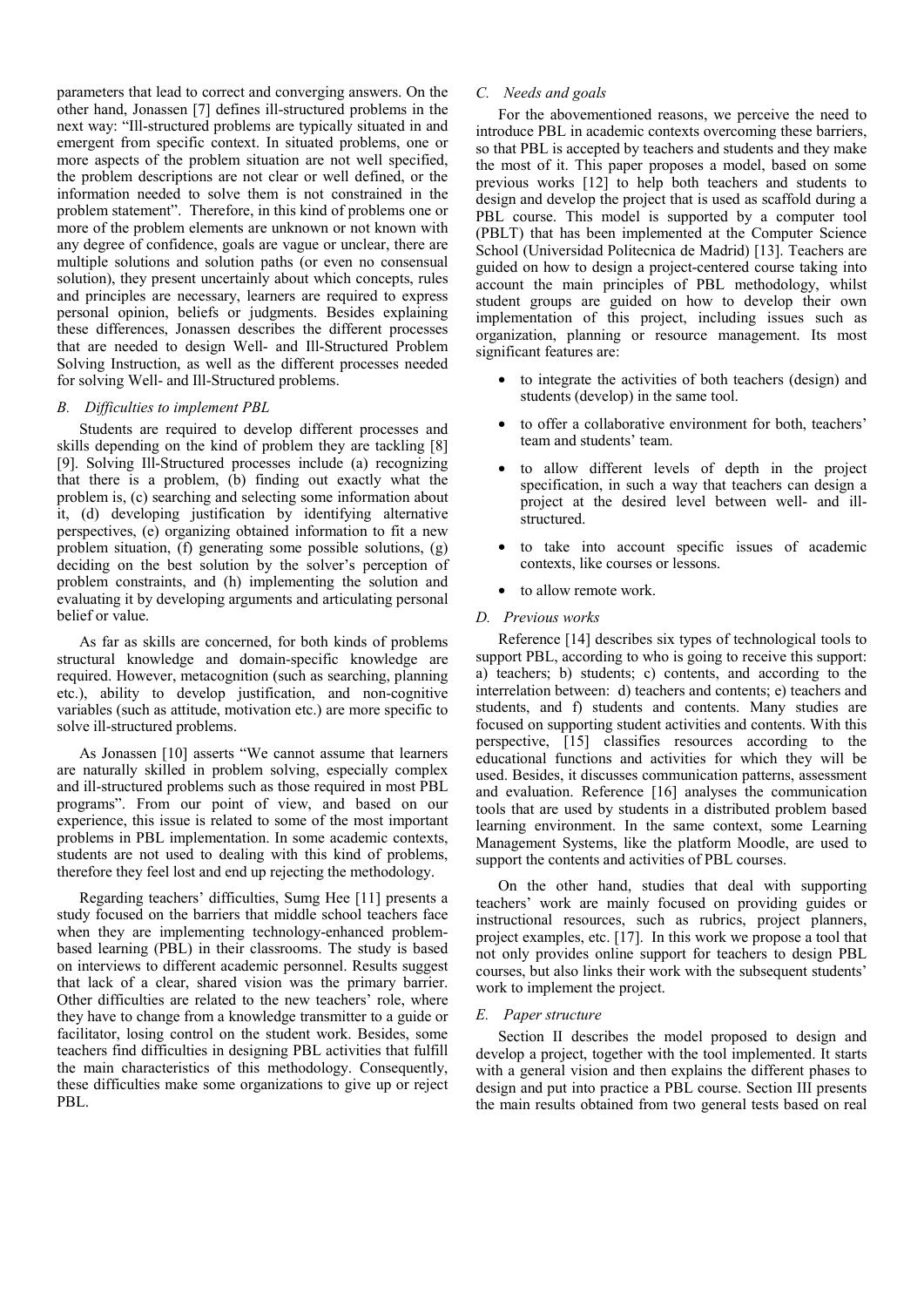academic projects. Finally, conclusions and future works are presented in section IV.

## II. MODEL AND TOOL DESIGN

## *A. The big picture*

First of all, the tool distinguishes between two phases: project design and project implementation. During the design phase, teachers elaborate the project that will be used as central problem for the PBL course. Once the project has been designed, PBLT allows teachers to create multiple instances of the same project. Each instance is assigned to a different student team. Then the second phase starts, in which every student team develops its own project implementation (Fig.1).

 During the design phase, the tool guides teachers to elaborate the project following some important principles of PBL methodology: the use of problems as a starting-point and the role of teachers as facilitators and guides rather than informants. Different users can develop collaborative remote work, so that several instructors can work together to elaborate the same project. Before creating multiple instances of the project, instructors decide which aspects of the project can be modified by students during the project implementation. In this regard, instructors determine the state of every issue included in the specification: open or closed, so that students can modify afterwards those aspects that are not closed.

There is no clear frontier between well-structured and illstructured problems. When designing a PBL course, instructor can develop a project specification more or less detailed. The level of detail will depend on several factors, among them: maturity of students, familiarity with this kind of problems, teachers' expertise and academic context such as assessment rules. The point is that both teachers and students feel confident and comfortable. In this regard, PBLT can cover a great number of data related to the project specification, from a general description to a detailed specification of the phases that constitute the project. Nevertheless, the instructors decide the information that will be included.



Fig. 1. General vision

Although a complete description of this phase will be given in next section, to illustrate this point, instructors can specify a general description of the project (project objective, context, restrictions), provide an incomplete set of references, supply some tools, establish some important events (for instance milestones or hand-ins) and include a brief description of the first project phases. The general description of the project could be closed, so that student will not be able to modify afterwards, whilst references and project phases are open. In this way, student teams could complete these aspects.

During the implementation phase, student groups develop their own project implementation. The students' work consists of two kinds of activities. Firstly, they must conclude the project specification, starting from the point established in the instructors' specification. Thus they will complete all the information that is needed to develop the project but it is not provided by the instructors. Moreover, they can modify the open aspects mentioned above. Secondly, they proceed to implement the project. In this regard, the support of PBLT is focused on the project organization. Students detail aspects such as the tasks that they are going to carry out during every project phase, meetings or sources of information that are useful to implement the project. In addition, the tool presents a chronogram for every phase to make easier its scheduling. The chronogram displays the tasks and events.

Continuing with the previous example, students cannot add information to the general description, for instance modify the context or include new objectives. However, they can complete the list of tools and the phases needed to complete the project. In addition, students must detail information such as important events, meetings and the set of tasks that should be executed to carry out every phase.

## *B. Designing the project*

The model proposes to divide the information that makes up the project specification into three areas, according to its aim: definition, support and organization. The definition area is focused on providing students the information to know what they have to do. First, it includes a general description of the project consisting of the name, context, definition and the main goal of the project. Next, specific goals, restrictions and beginning and end dates are defined.

Support information supplies student a scaffold to help them to develop the project. It incorporates a description of the courses that are related to the project and can support its development. A course description can consist of a brief enumeration of the learning outcomes and topics covered by the course. On the contrary, instructors can opt for adding more elaborate information including lessons, modules of every lesson, lab tasks, lab sessions and a calendar of these activities. Moreover, supporting references (web sites or pdf files), useful tools and a description of the methodologies used in sessions are included.

Finally, information to organize the project is provided by specifying the phases necessary to carry out the project and establishing important events such as meetings or hand-ins. Each phase specification can include a great amount of information associated to this phase, although instructors can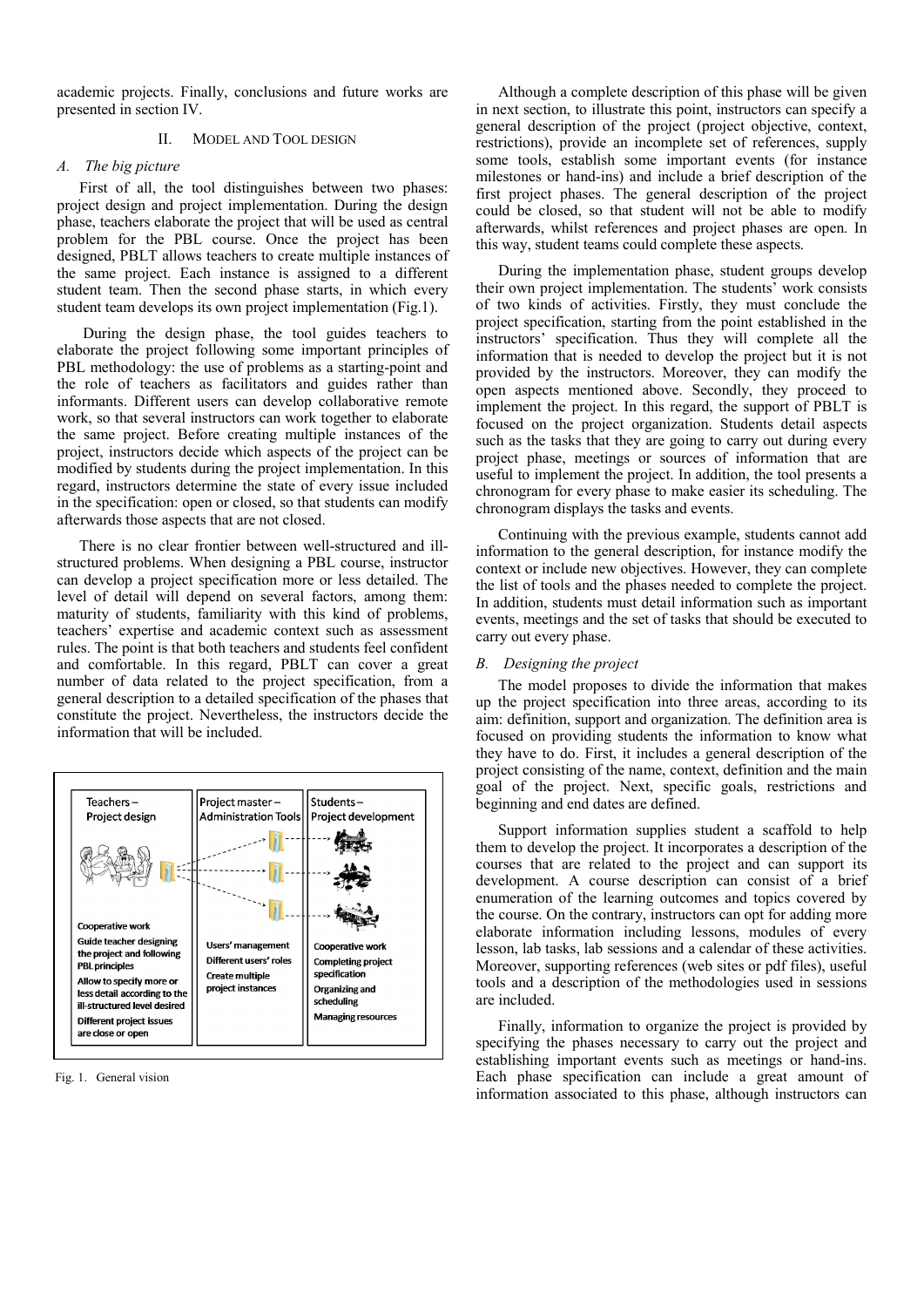decide the level of detail as we explain in the previous section. This information consists of a description, the main difficulties that could be found, its specific goals, useful tools, course sessions (lessons or lab tasks) associated to this phase, meetings and helpful references.

All aspects that have a date associated, like beginning and end dates, sessions, events or meetings are automatically registered in a calendar. In this way, users can monitor the project scheduling at any time. Fig. 2 shows a schema for this information items.

Fig. 3 displays the main window of PBLT. Besides a top menu that provides access to general functions, such as opening and closing projects, generating reports or master activities, the main page consists of three areas. The area located at the top left of the window shows the name of the project that is open along with its phases. These phases are also shown by a graph on the right side, including the order of precedence. On the lower left side, the third area shows the calendar project generated automatically with the data included during the project specification.



Fig. 2. Organization of project information



Fig. 3. Main window

By clicking on the project name, users can access a new menu that allows basically three operations: access the project properties window, create and delete phases within the project and generate a new instance of the project.

The project properties window (Fig. 4) is used to introduce the information abovementioned related to the project description and support. Similarly, by clicking on a phase in the graph we can access the phase window. This window allows users to define all the information previously explained and related to this phase.

 Just to illustrate a new functionality of PBLT, Fig. 5 shows the window in which the user is including an event within the project. In this case, besides writing the event name and description, the user specifies the date of this event throughout a calendar. This date is automatically translated to the general project calendar included in the main window.

#### *C. Preparing the implementation*

Once the project has been specified at the desired level of detail, instructors leave open those items that student will be able to modify. On the contrary, other issues will be closed for

| <b>Proyecto</b> |           |                                                                                                                                                                                                                                                                                                                                                                                       |               |             |              |         |             |            |                 |           |                            |
|-----------------|-----------|---------------------------------------------------------------------------------------------------------------------------------------------------------------------------------------------------------------------------------------------------------------------------------------------------------------------------------------------------------------------------------------|---------------|-------------|--------------|---------|-------------|------------|-----------------|-----------|----------------------------|
|                 |           |                                                                                                                                                                                                                                                                                                                                                                                       |               |             |              |         |             |            |                 |           | Borrador                   |
|                 |           |                                                                                                                                                                                                                                                                                                                                                                                       |               |             |              |         |             |            |                 |           |                            |
| <b>Nombre</b>   |           | User-Level Threads Library                                                                                                                                                                                                                                                                                                                                                            |               |             |              |         |             |            |                 |           |                            |
| Contexto        |           |                                                                                                                                                                                                                                                                                                                                                                                       |               |             |              |         |             |            |                 |           | Borrador *                 |
|                 |           | This project is developed within the process management framework. On the one hand, it uses Operating System<br>calls focused on threads management. On the other hand, it deals with basic concepts, data structures and routines<br>that are needed to implement concurrent processes.                                                                                              |               |             |              |         |             |            |                 |           |                            |
| Definición      |           |                                                                                                                                                                                                                                                                                                                                                                                       |               |             |              |         |             |            |                 |           | Borrador *                 |
|                 |           | Students who are taking their first steps in concurrent programming have to takle complex libraries in order to achieve<br>threads management. This complexity means a drawback to pay more attention to key concepts which are the main<br>learning goals.<br>The aim of this project is to implement a library that provides those functions that are necesary to manage user-level |               |             |              |         |             |            |                 |           |                            |
| Objetivo        |           |                                                                                                                                                                                                                                                                                                                                                                                       |               |             |              |         |             |            |                 |           | Borrador -                 |
|                 |           | Students should implement a library that provides al least functions to create, terminate and wait-for theads, as well<br>as sleep a thread for a period.<br>Firstly, the threads will be schedule by FCFS policy. Afterward, students will implement new scheduling policies,                                                                                                        |               |             |              |         |             |            |                 |           |                            |
|                 |           |                                                                                                                                                                                                                                                                                                                                                                                       |               |             |              | De:     |             | 20/09/2013 |                 | a:        | 08/11/2013<br>$\checkmark$ |
| General         | Objetivos |                                                                                                                                                                                                                                                                                                                                                                                       | Restricciones | Asignaturas | Metodologías | Eventos | Referencias |            | <b>Usuarios</b> | Auditoría |                            |
|                 |           |                                                                                                                                                                                                                                                                                                                                                                                       |               |             |              |         |             |            |                 | Acepta    | Cancelar                   |

Fig. 4. Editing project definition



Fig. 5. Specification of an event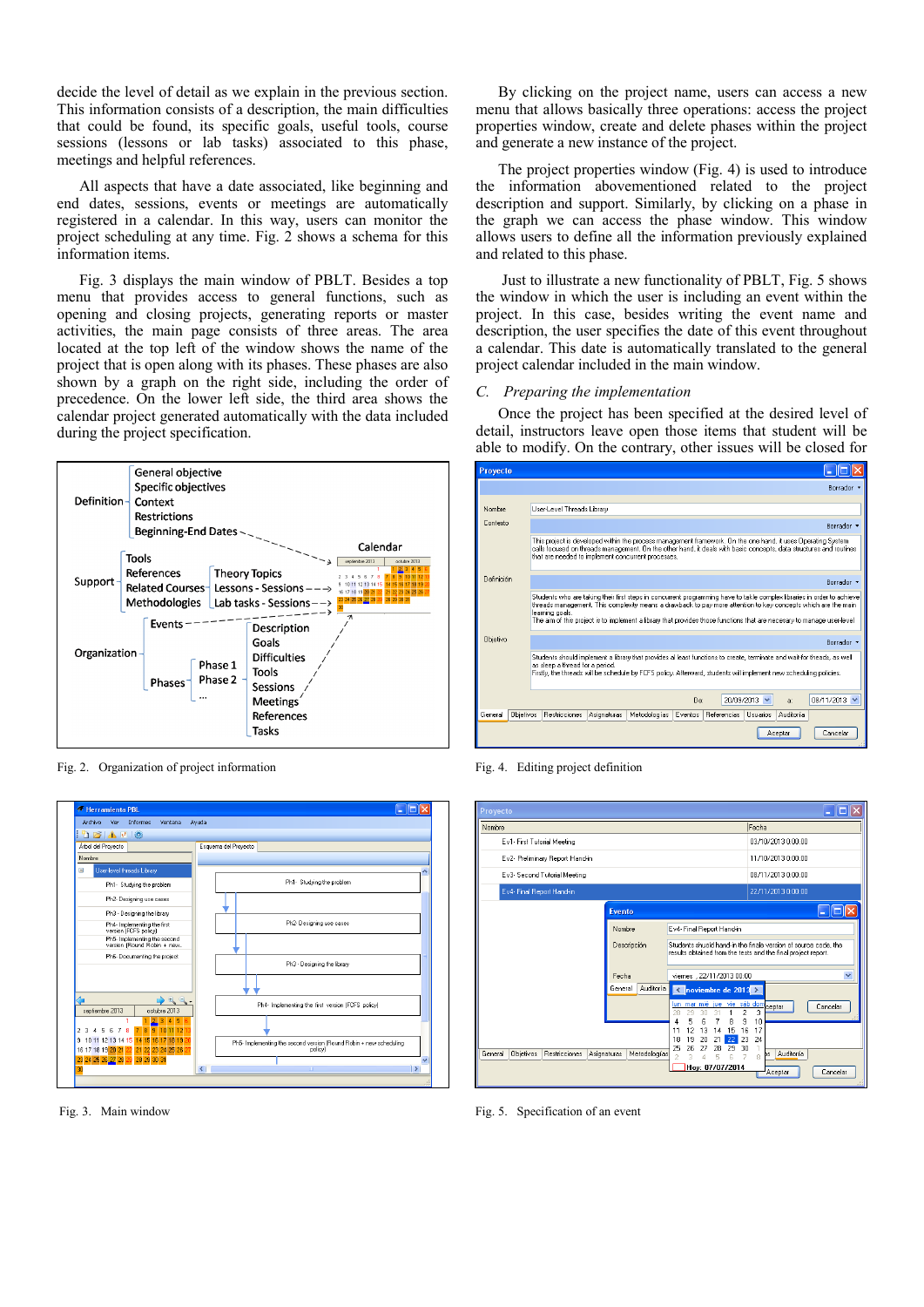future changes. The next task consists in registering the users (students) who will participate in the project development. Moreover, student groups are configured. Finally, a new project instance is created for every student group and assigned to it.

## *D. Project development*

Throughout the last part of the process, each student group develops its own implementation. Their first view is the one provided by instructors. They have access to the same menus and options. In this way they can complete those issues that were left open or were not specified by instructors.

Nevertheless, student groups have access to a new menu placed above the phases graph area. This menu consists of a tab for every project phase and can be observed in Fig. 6. By clicking on a phase tab, PBLT replaces the phases graph by specific information for this phase. In particular, a list of the meetings and tasks associated to this phase are shown on the left, together with the important project events. The right side displays a chronogram that shows the months, weeks and days at the top. In addition, the graph depicts events, meetings and tasks. Besides consulting this information, students can perform several operations by clicking directly on the graph:

- Edit the information of an item and modify it
- Change the date of an item by dragging it over the graph

• Establish precedence relationship between items

#### *E. Tecnological issues*

The software framework .NET was used to implement PBLT. The Data Base was developed by using Microsoft SQL Server 2005.

Multi-tier architecture was chosen in order to support the collaborative environment. In this architecture there is an application server in charge of synchronizing every client application. These client applications implement the user interface.

Every access to the data repository is carried out through the application server. This server stores into a queue every data modification transaction that is made. In this way it can notify this modification to every client, which can update its local data models.

#### III. RESULTS

PBLT has been tested with two practical examples. Firstly, an example about operating system performance was used to test the general functionality. This project corresponds to a real project developed in the Operating Systems course (fifth semester of Computer Engineering degree) and consists in implementing new functionalities by using the operating system interface. This was the first general test and then was mainly used to detect failures, improve the user interface and add functionalities. This example covered both phases of the



Fig. 6. Scheduling project development